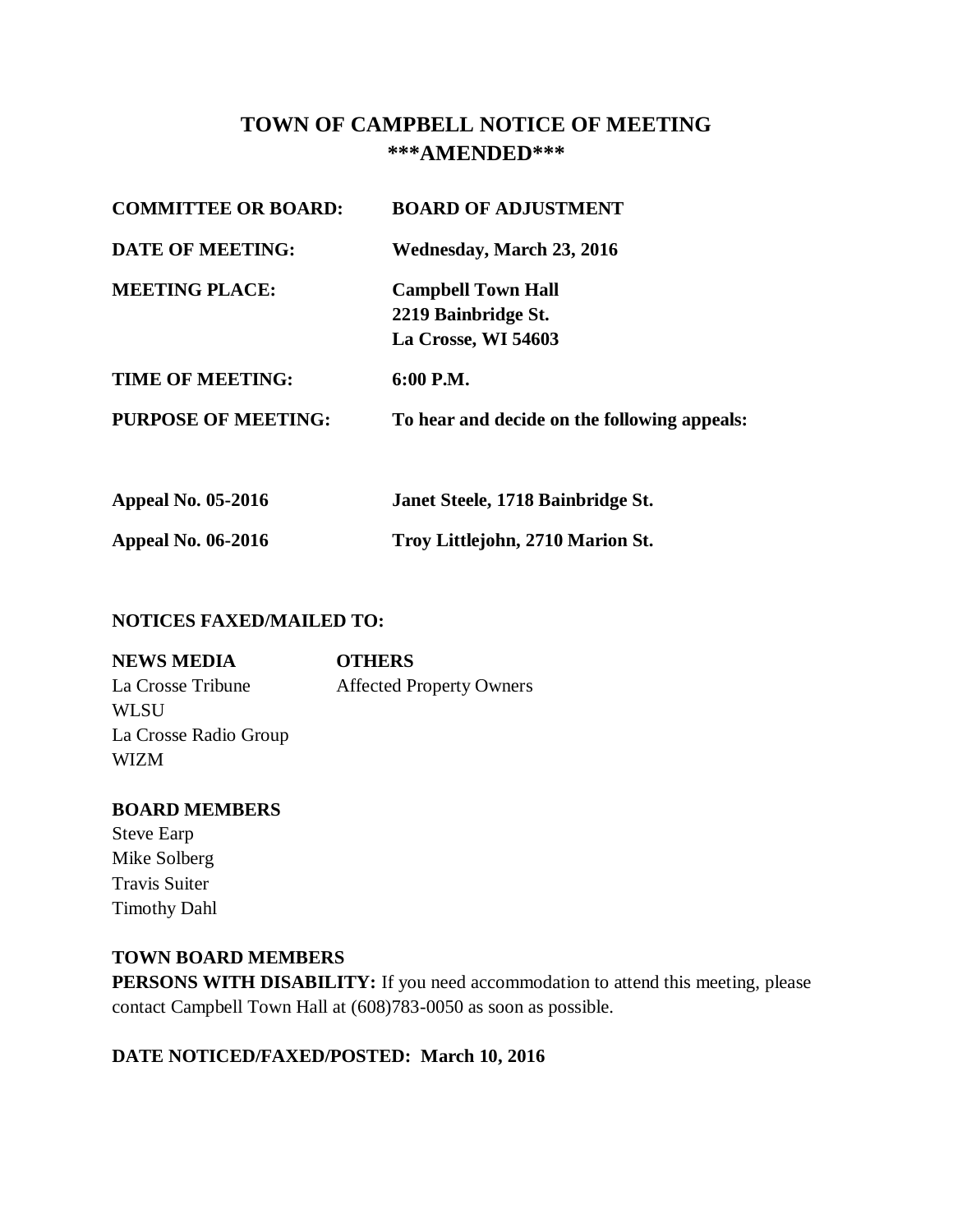#### **APPEAL #05-2016**

# **NOTICE OF APPEAL**

NOTICE IS HEREBY GIVEN THAT ON THE 23rd day of MARCH, 2016 at 6:00 P.M. AT CAMPBELL TOWN HALL, 2219 BAINBRIDGE STREET, LA CROSSE, WI, THERE WILL BE HEARD AND CONSIDERED BY THE BOARD OF ADJUSTMENT CREATED UNDER THE TERMS AND PROVISIONS OF THE TOWN OF CAMPBELL ZONING ORDINANCE, THE APPEAL OF:

# **JANET STEELE, 1718 BAINBRIDGE ST., LA CROSSE, WI 54603**

THE FOLLOWING DESCRIBED PROPERTY IN THE TOWN OF CAMPBELL: GREENWOOD PARK ADDITION BLOCK 6 EX BEG S TIP BLK 6 NELY 203.26FT NWLY AT R/A TO LAFOND AV TO E R/W BAIN BRIDGE ST S TO POB & S1/2 EVERGREEN ST in Section 19, R7W, T16N. Property Address: 1718 Bainbridge St. Town of Campbell

REASON FOR APPEAL: After-the-fact permit denied to retain an 8'x10' detached accessory building that lies within the required 25' setback from the right-of-way of La Fond Ave. and lies within the required 60' setback from the centerline of La Fond Ave.

**ANY PERSON HAVING A CONCERN IN THIS MATTER WILL BE GIVEN THE OPPORTUNITY TO BE HEARD RELATIVE TO THE GRANTING OR DENIAL OF THE APPEAL.** *WRITTEN CORRESPONDENCE CAN BE READ INTO THE RECORD OF A PUBLIC HEARING BY THE SUBMITTING INTERESTED PARTY OR REPRESENTATIVE. A TECHNICAL REPORT PREPARED AND SUBMITTED BY OTHER GOVERNMENTAL AGENCIES SHALL BE READ INTO THE RECORD. ALL OTHER CORRESPONDENCE IS RETAINED ON FILE WITH THE ZONING ADMINISTRATOR.*  IF YOU HAVE ANY QUESTIONS, PLEASE CALL (608)783-0050.

DATED THIS day of particle in the set of the set of the set of  $\sim$ 

\_\_\_\_\_\_\_\_\_\_\_\_\_\_\_\_\_\_\_\_\_\_\_\_\_\_\_\_\_\_\_\_\_\_\_\_\_\_\_\_\_\_\_\_\_\_\_

Chadwick Hawkins, Zoning Administrator

**PERSONS WITH DISABILITIES: IF YOU NEED ACCOMODATION TO ATTEND THIS MEETING, CONTACT CAMPBELL TOWN HALL (608)783-0050 THE WEDNESDAY BEFORE THE MEETING SO THAT ARRANGEMENTS CAN BE MADE.**